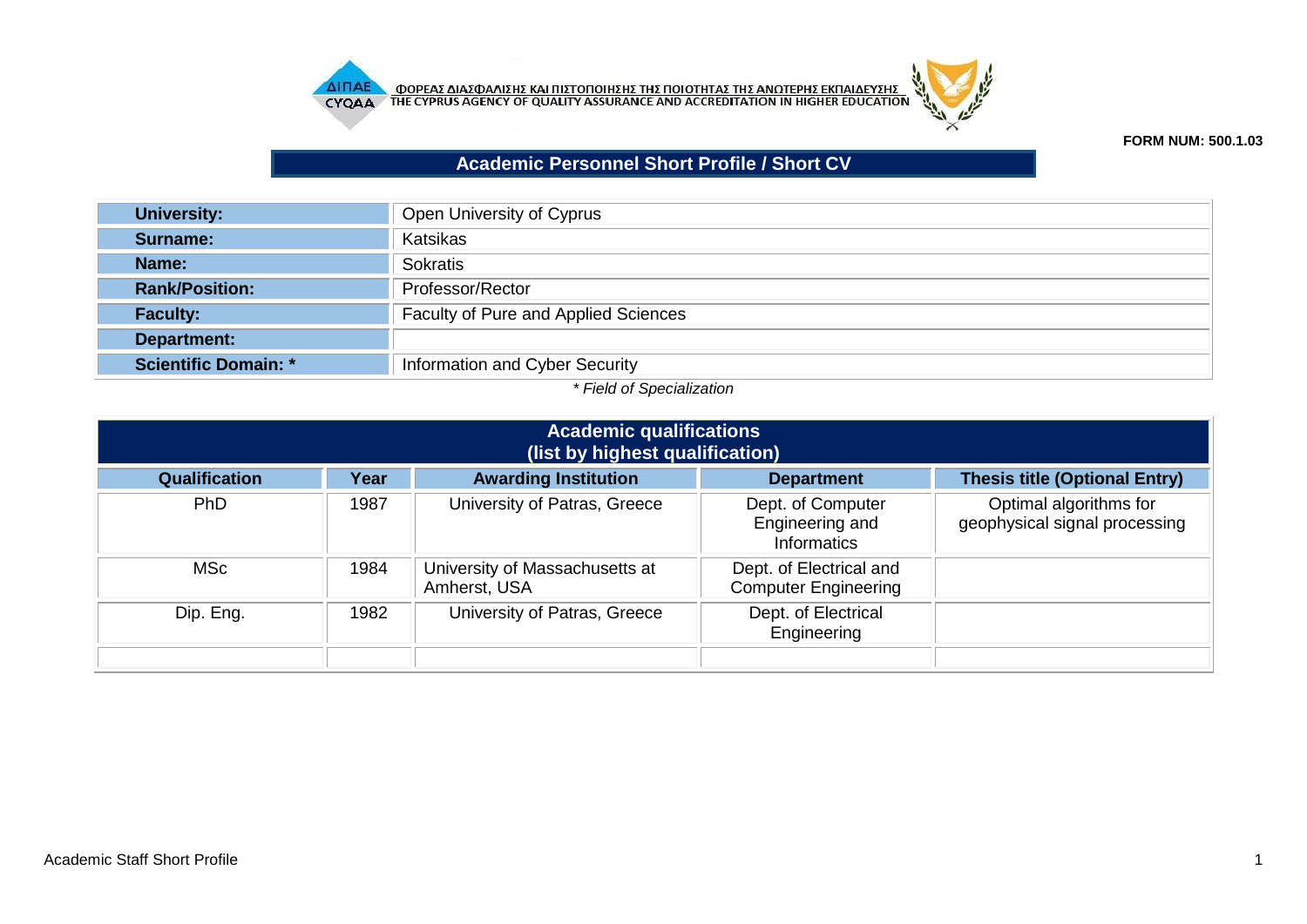| Employment history in Academic Institutions/Research Centers – List by the three (3) most recent |          |                                                   |                 |                   |  |  |
|--------------------------------------------------------------------------------------------------|----------|---------------------------------------------------|-----------------|-------------------|--|--|
| <b>Period of employment</b>                                                                      |          |                                                   | Location        |                   |  |  |
| <b>From</b>                                                                                      | To       | <b>Employer</b>                                   |                 | <b>Position</b>   |  |  |
| Feb 2018                                                                                         |          | Open University of Cyprus                         | Nicosia, Cyprus | Professor, Rector |  |  |
| Oct 2015                                                                                         |          | Norwegian University of<br>Science and Technology | Gjøvik, Norway  | Professor         |  |  |
| May 2007                                                                                         | Feb 2018 | University of Piraeus<br>Piraeus, Greece          |                 | Professor         |  |  |

| Key refereed journal papers, monographs, books, conference publications etc. List the five (5) more recent and other<br>five (5) selected - (max total 10) |      |                                                                                                                                    |                                         |                                                                              |                      |                |  |
|------------------------------------------------------------------------------------------------------------------------------------------------------------|------|------------------------------------------------------------------------------------------------------------------------------------|-----------------------------------------|------------------------------------------------------------------------------|----------------------|----------------|--|
| <b>Ref. Number</b>                                                                                                                                         | Year | <b>Title</b>                                                                                                                       | <b>Other authors</b>                    | <b>Journal and</b><br><b>Publisher /</b><br><b>Conference</b>                | Vol.                 | <b>Pages</b>   |  |
|                                                                                                                                                            | 2020 | Cybersecurity and safety co-<br>engineering of cyberphysical<br>systems: A comprehensive<br>survey                                 | G. Kavallieratos, V.<br><b>Gkioulos</b> | Future Internet, MDPI                                                        | 12                   | $1 - 18$       |  |
| $\overline{2}$                                                                                                                                             | 2020 | Shipping 4.0: Security<br>requirements for the Cyber-<br><b>Enabled Ship</b>                                                       | G. Kavallieratos, V.<br>Diamantopoulou  | <b>IEEE Transactions</b><br>on Industrial<br><b>Informatics</b>              |                      | $1 - 9$        |  |
| 3                                                                                                                                                          | 2020 | SafeSec Tropos: Joint<br>security and safety<br>requirements elicitation                                                           | G. Kavallieratos, V.<br><b>Gkioulos</b> | <b>Computer Standards</b><br>& Interfaces, Elsevier                          | 70                   | $1 - 11$       |  |
| 4                                                                                                                                                          | 2020 | Modelling Shipping 4.0: A<br>Reference Architecture for the<br><b>Cyber-Enabled Ship</b>                                           | G. Kavallieratos, V.<br><b>Gkioulos</b> | Intelligent Information<br>and Database<br>Systems. ACIIDS<br>2020, Springer | <b>LNCS</b><br>12034 | $202 -$<br>217 |  |
| 5                                                                                                                                                          | 2020 | <b>Connect and Protect:</b><br><b>Requirements for Maritime</b><br>Autonomous Surface Ship in<br>Urban Passenger<br>Transportation | A. Amro, V. Gkioulos                    | CyberICPS 2019,<br>Springer                                                  | <b>LNCS</b><br>11980 | 69-85          |  |
| 6                                                                                                                                                          | 2020 | E-Democracy - Safeguarding<br>Democracy and Human<br>Rights in the Digital Age                                                     | V. Zorkadis                             | Springer                                                                     | <b>CCIS</b><br>1111  | $1 - 237$      |  |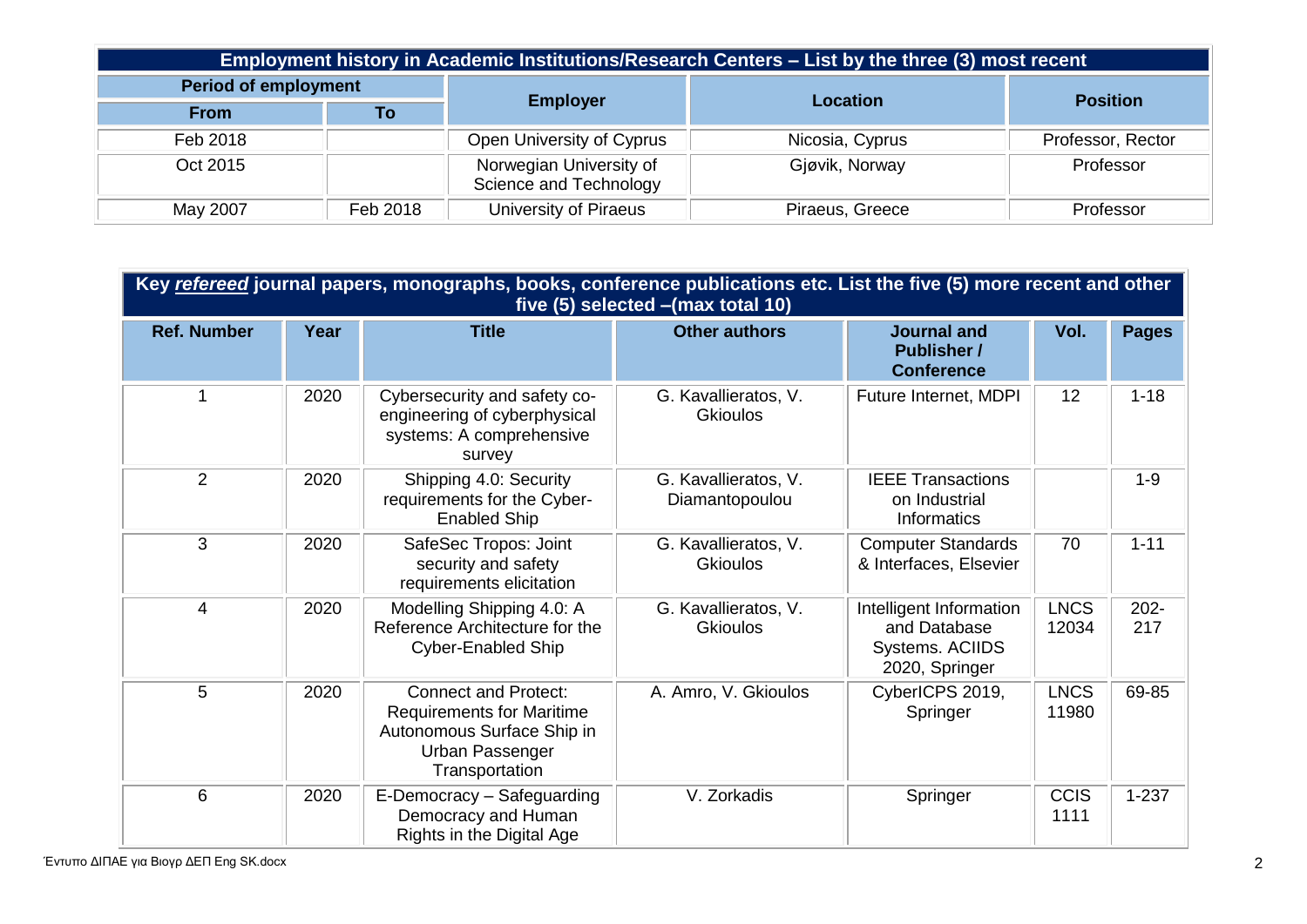| $\overline{7}$ | 2019 | <b>Threat Analysis for Smart</b><br>Homes                       | G. Kavallieratos, N.<br>Chowdhury, V. Gkioulos, S.<br>Wolthusen                                         | Future Internet, MDPI                                                                                                                                                | 11 | $1 - 19$       |
|----------------|------|-----------------------------------------------------------------|---------------------------------------------------------------------------------------------------------|----------------------------------------------------------------------------------------------------------------------------------------------------------------------|----|----------------|
| 8              | 2019 | Detection of abnormal<br>behavior in smart home<br>environments | G. Spathoulas, S.<br>Evangelatos, M.<br>Anagnostopoulos, G.<br>Mema                                     | 4th South-East<br>Europe Design<br>Automation,<br>Computer<br>Engineering,<br><b>Computer Networks</b><br>and Social Media<br>Conference (SEEDA-<br>CECNSM), IEEE    |    | $1 - 6$        |
| 9              | 2019 | Towards a secure Industrial<br>Internet of Things               | G. Spathoulas                                                                                           | Chapter in the book:<br>Cristina Alcaraz<br>(Ed.), Security and<br>Privacy Trends in the<br>Industrial Internet of<br>Things, Springer                               |    | 29-45          |
| 10             | 2019 | A Collaborative Cybersecurity<br><b>Education Program</b>       | T.J. Tokola, T.<br>Schaberreiter, G.<br>Quirchmayr, L. Englbrecht,<br>G. Pernul, B. Preneel, Q.<br>Tang | Chapter in the book:<br>Ismini Vasileiou and<br><b>Steven Furnell</b><br>(Eds.), Cybersecurity<br><b>Education for</b><br>Awareness and<br>Compliance, IGI<br>Global |    | $181 -$<br>201 |

|                    | Exhibitions (where applicable). List the five (5) more recent and other five (5) selected.<br>(max total 10) |              |                              |           |                           |  |
|--------------------|--------------------------------------------------------------------------------------------------------------|--------------|------------------------------|-----------|---------------------------|--|
| <b>Ref. Number</b> | <b>Date</b>                                                                                                  | <b>Topic</b> | <b>International / Local</b> | Location* | <b>Role in Exhibition</b> |  |
|                    |                                                                                                              |              |                              |           |                           |  |
| າ                  |                                                                                                              |              |                              |           |                           |  |
| 3                  |                                                                                                              |              |                              |           |                           |  |
| 4                  |                                                                                                              |              |                              |           |                           |  |
| 5                  |                                                                                                              |              |                              |           |                           |  |
| 6                  |                                                                                                              |              |                              |           |                           |  |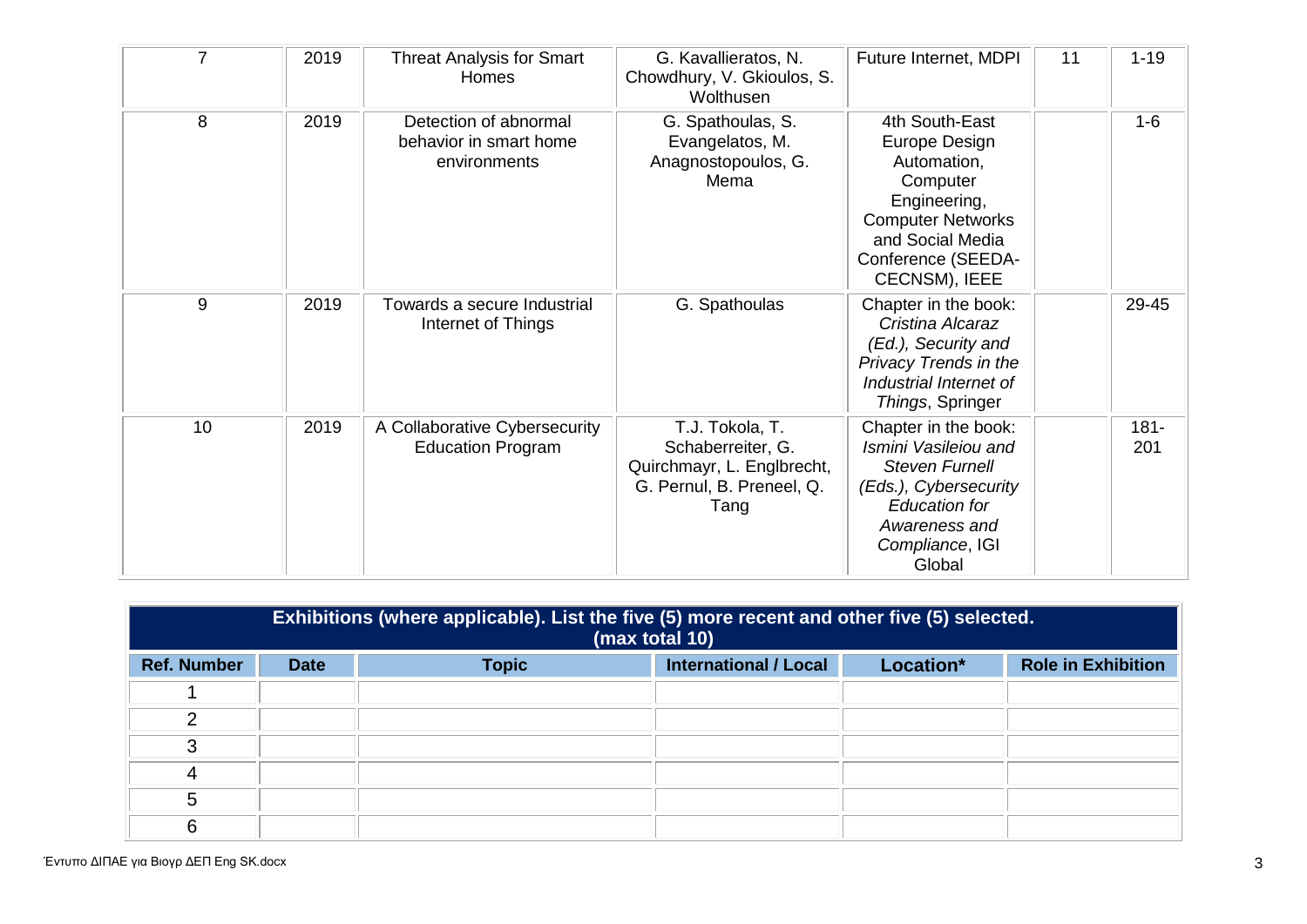\**Specify venue, geographic location etc*

|                       | Research Projects. List the five (5) more recent and other five (5) selected<br>(max total 10) |                                                                                                                                                                    |                                  |                             |  |  |  |
|-----------------------|------------------------------------------------------------------------------------------------|--------------------------------------------------------------------------------------------------------------------------------------------------------------------|----------------------------------|-----------------------------|--|--|--|
| Ref.<br><b>Number</b> | <b>Date</b>                                                                                    | <b>Title</b>                                                                                                                                                       | <b>Funded by</b>                 | <b>Project Role*</b>        |  |  |  |
|                       | 2019-2022                                                                                      | <b>CyberSec4Europe: Cyber Security</b><br>Network of Competence Centres for<br>Europe                                                                              | <b>EU H2020</b>                  | <b>Research Team Leader</b> |  |  |  |
| 2                     | 2019-2022                                                                                      | SDN-microSENSE: SDN - microgrid<br>reSilient Electrical eNergy SystEm                                                                                              | <b>EU H2020</b>                  | <b>Research Team Leader</b> |  |  |  |
| 3                     |                                                                                                | LOCARD: Lawful evidence collecting and<br>continuity platform development                                                                                          | <b>EU H2020</b>                  | <b>Research Team Leader</b> |  |  |  |
| 4                     | 2018-2021                                                                                      | <b>DELTA: Future tamper-proof Demand</b><br>rEsponse framework through seLf-<br>configured, selfopTimized and<br>collAborative virtual distributed energy<br>nodes | <b>EU H2020</b>                  | Research Team Leader        |  |  |  |
| 5                     | 2017-2020                                                                                      | GHOST: Safe-Guarding Home IoT<br><b>Environments with Personalised Real-</b><br>time Risk Control                                                                  | <b>EU H2020</b>                  | <b>Research Team Leader</b> |  |  |  |
| 6                     | 2019-2022                                                                                      | CybWin: Cybersecurity Platform for<br>Assessment and Training for Critical<br>Infrastructures - Legacy to Digital Twin<br>(CybWin)                                 | Research<br>Council of<br>Norway | <b>Research Team Leader</b> |  |  |  |
| $\overline{7}$        | 2019-2022                                                                                      | MarCy: Maritime Cyber Resilience                                                                                                                                   | Research<br>Council of<br>Norway | <b>Research Team Leader</b> |  |  |  |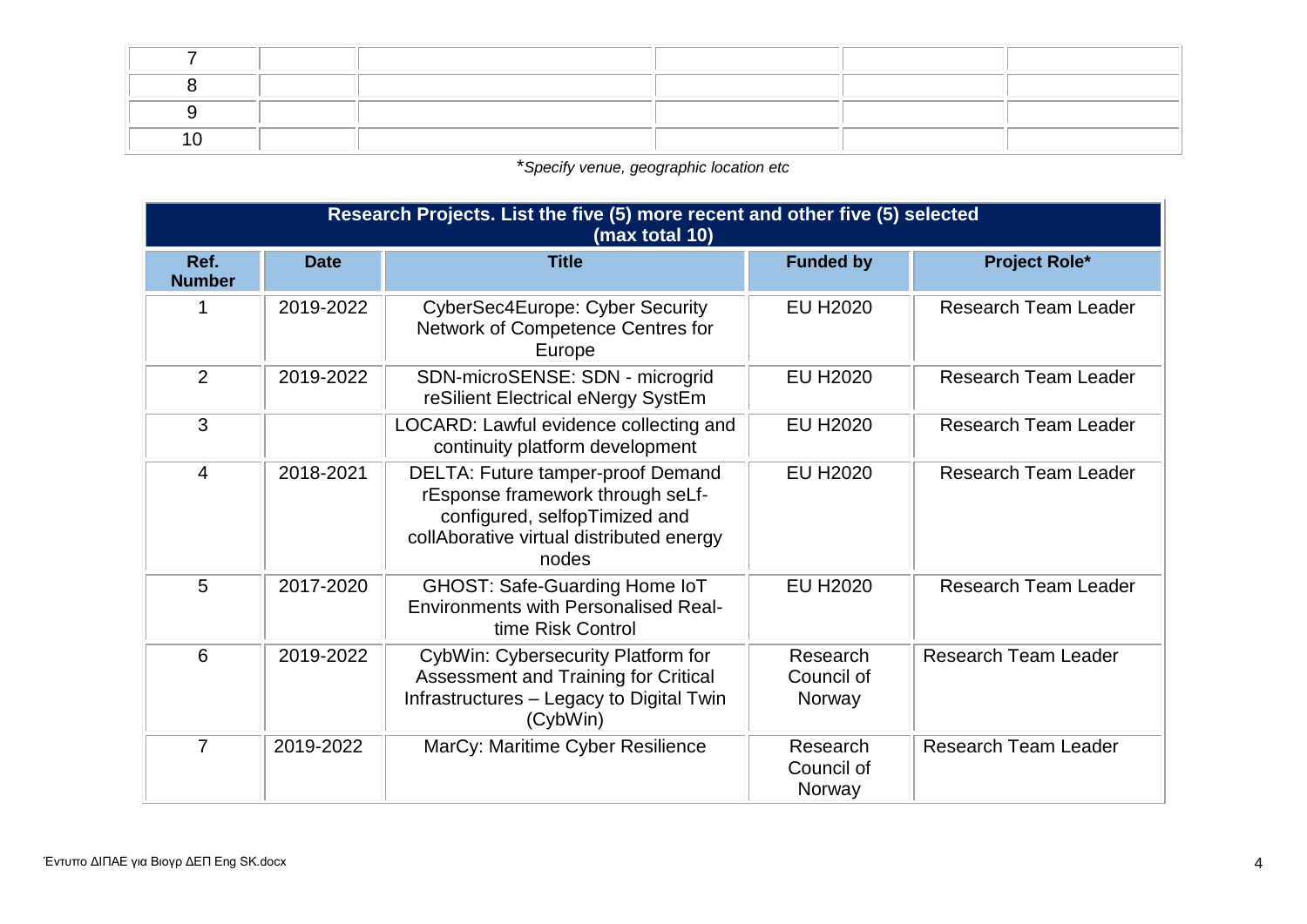| 8  | 2018-2022 | <b>CPSEC: Cyber-Physical Security in</b><br><b>Energy Infrastructure of Smart Cities</b> | Research<br>Council of<br>Norway                                  | <b>Research Team Leader</b> |
|----|-----------|------------------------------------------------------------------------------------------|-------------------------------------------------------------------|-----------------------------|
| 9  | 2016-2018 | SECTECH: Innovation and Excellence in<br>Cyber-security teaching in Higher<br>Education  | <b>EU Erasmus+</b>                                                | <b>Research Team Leader</b> |
| 10 | 2013-2015 | SPAGOS: Secure, privacy-aware e-<br>government services                                  | General<br>Secretariat for<br>Research &<br>Technology,<br>Greece | <b>Research Team Leader</b> |

*\*Project Role: i.e. Scientific/Project Coordinator, Research Team Member, Researcher, Assistant Researcher, other*

|                    | Academic Consulting Services and/or Participation in Councils / Boards/ Editorial Committees.<br>List the five (5) more recent (Optional Entry) |                                                                                                                                                                  |                                                          |                                                                        |  |  |
|--------------------|-------------------------------------------------------------------------------------------------------------------------------------------------|------------------------------------------------------------------------------------------------------------------------------------------------------------------|----------------------------------------------------------|------------------------------------------------------------------------|--|--|
| <b>Ref. Number</b> | <b>Period</b>                                                                                                                                   | <b>Organization</b>                                                                                                                                              | <b>Title of Position or Service</b>                      | <b>Key Activities</b>                                                  |  |  |
|                    | $2018 -$                                                                                                                                        | Institute for<br>Privacy Law,<br>Data<br>Protection and<br>Technology of<br>the European<br><b>Public Law</b><br>Organization                                    | Member of the Scientific<br>Council                      | See https://www1.eplo.int/ipl                                          |  |  |
| $\overline{2}$     | $2016 -$                                                                                                                                        | Institute of<br>Cyber<br>Intelligence<br>Systems of<br>the National<br>Research<br><b>Nuclear</b><br><b>University</b><br><b>MePhl</b><br>(Moscow<br>Engineering | Member of the International<br><b>Scientific Council</b> | See<br>https://eng.mephi.ru/research/strategic-<br>academic-units/icis |  |  |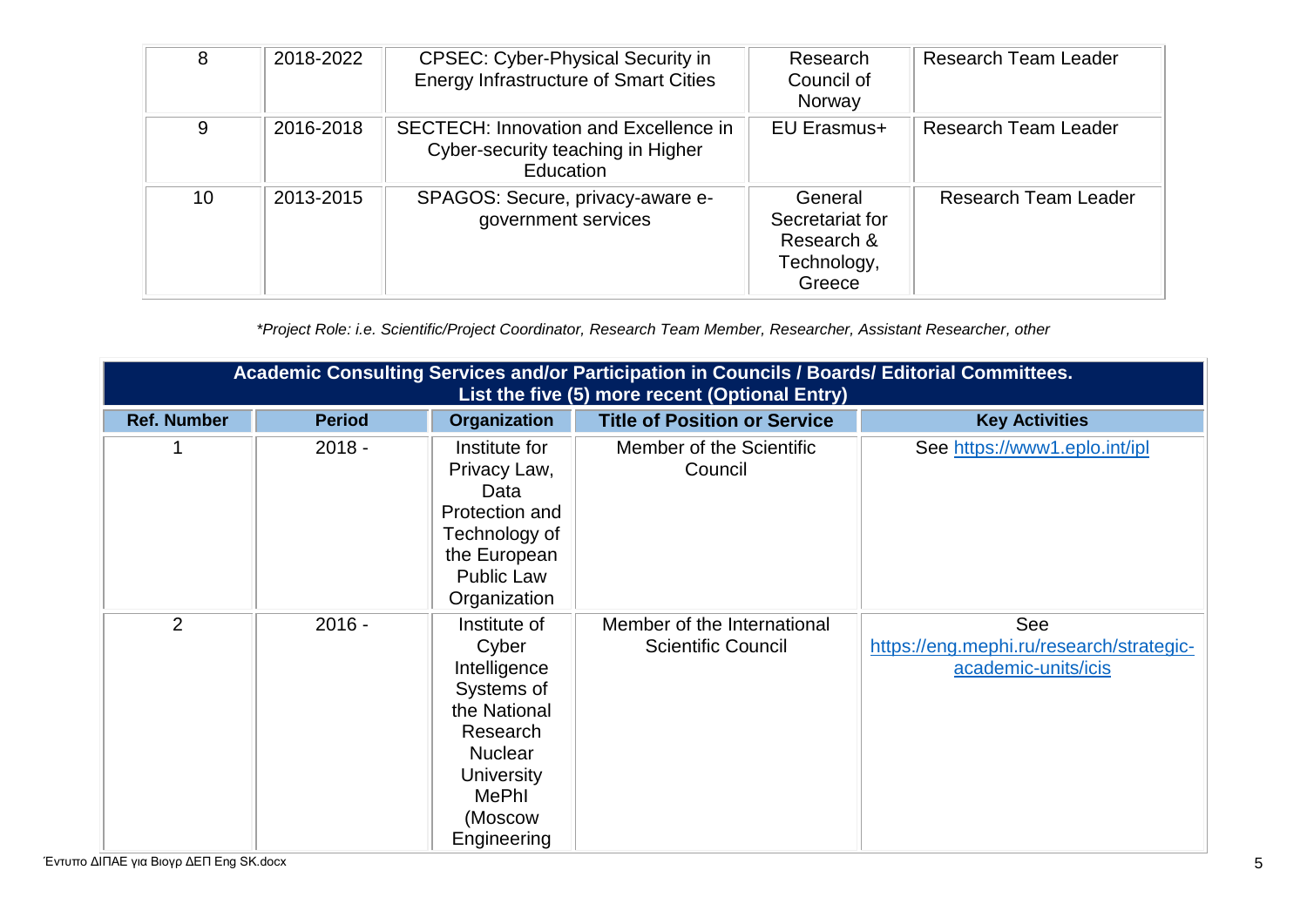|                |             | <b>Physics</b><br>Institute)                                                                                   |                                                   |                                                                             |
|----------------|-------------|----------------------------------------------------------------------------------------------------------------|---------------------------------------------------|-----------------------------------------------------------------------------|
| 3              | $2016 -$    | Norwegian<br>University of<br>Science and<br>Technology,<br>Center for<br>Cyber and<br>Information<br>Security | Member of the Scientific<br><b>Advisory Board</b> | See https://www.ntnu.edu/ccis/center-<br>for-cyber-and-information-security |
| $\overline{4}$ | 2015 - 2019 | Institutional<br>Evaluation<br>Programme of<br>the European<br><b>University</b><br>Association                | Chair of the Steering<br>Committee                | See https://www.iep-qaa.org/                                                |
| 5              | $2018 -$    | European<br>Symposium<br>on Research<br>in Computer<br>Security                                                | Chair of the Steering<br>Committee                | See http://conf.laas.fr/esorics/                                            |

|                       | Awards / International Recognition (where applicable). List the five (5) more recent and other five (5) selected.<br>(max total 10) (Optional Entry) |                                           |                                                                                                    |  |  |  |  |  |
|-----------------------|------------------------------------------------------------------------------------------------------------------------------------------------------|-------------------------------------------|----------------------------------------------------------------------------------------------------|--|--|--|--|--|
| Ref.<br><b>Number</b> | <b>Date</b>                                                                                                                                          | <b>Title</b>                              | <b>Awarded by:</b>                                                                                 |  |  |  |  |  |
|                       | 2020                                                                                                                                                 | Keynote Lecturer                          | 6th International Conference on Information<br>Systems Security and Privacy, Valetta, Malta,       |  |  |  |  |  |
| 2                     | 2019                                                                                                                                                 | Doctor Honoris Causa (Honorary doctorate) | Department of Production and Management<br>Engineering, Democritus University of Thrace,<br>Greece |  |  |  |  |  |
| З                     | 2019                                                                                                                                                 | Keynote Lecturer                          | 6th International Symposium for ICS & SCADA<br>Cyber Security Research, Piraeus, Greece            |  |  |  |  |  |